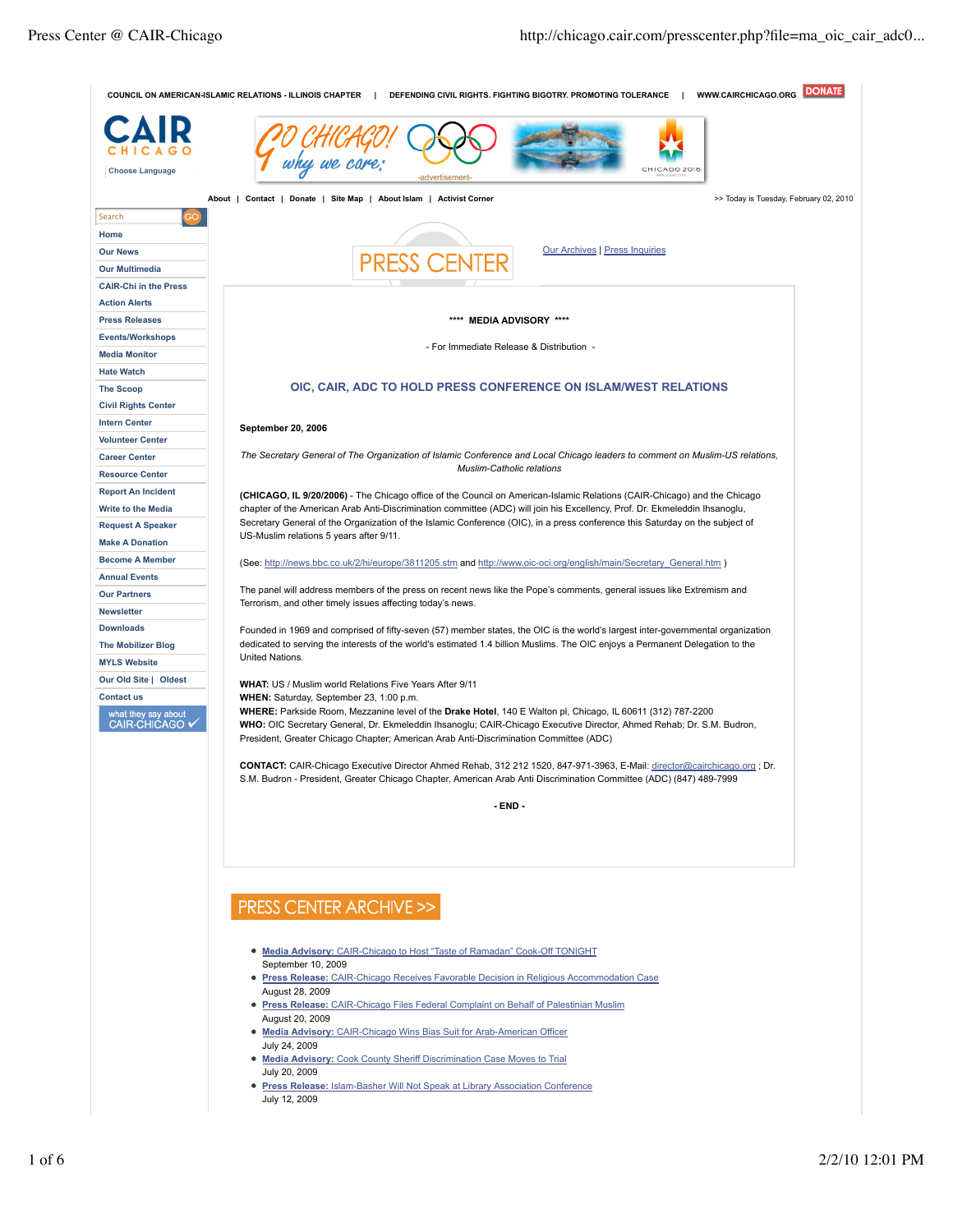| <b>• Press Release:</b> Library Group Panelists Withdraw Over Role of Islam-Basher                                                                         |
|------------------------------------------------------------------------------------------------------------------------------------------------------------|
| July 11, 2009                                                                                                                                              |
| • Press Release: CAIR-Chicago Asks Library Group to Drop Anti-Muslim Bigot From Panel<br>July 9, 2009                                                      |
| • Media Advisory: CAIR-Chicago Moves Forward on Religious Discrimination Case - Muslim Man Alleges Harassment and<br><b>Unfair Termination</b>             |
| July 9, 2009<br>• Media Advisory: CAIR-Chicago Files Discrimination Complaint on Behalf of Muslim Bank Employee                                            |
| July 1, 2009<br>• Media Advisory: Civil Rights Leaders to Speak Out Against Surveillance in Chicago                                                        |
| June 6, 2009<br>• Media Advisory: Local Muslims to Give Reaction to President's Cairo Speech                                                               |
| June 3, 2009<br>• Media Advisory: Cook County Sheriff Discrimination Trial Moves Forward                                                                   |
| May 5, 2009<br>. Media Advisory: Chicago Coalition to Protest Boeing 'Torture Flights'                                                                     |
| April 27, 2009<br>• Media Advisory: Groups To Protest Congressman Kirk's Anti-Immigrant, Discriminatory Rhetoric                                           |
| April 15, 2009<br>• Media Advisory: Groups Condemn Hate Speech by Republican Candidate to 5th Congressional District Seat Rosanna Pulido<br>March 31, 2009 |
| • Media Advisory: CAIR-Chicago Files Bias Complaint on Behalf of Muslim Flight Attendant<br>February 16, 2009                                              |
| • Media Advisory: CAIR-Chicago to Join Vigils for Peace in Gaza & MLK's Legacy<br>January 19, 2009                                                         |
| <b>• Press Release:</b> CAIR Condemns Vandalism of Three Chicago Area Synagogues<br>January 12, 2009                                                       |
| . Media Advisory: Thousands to March Against Israeli Massacres: Press Conference at Daly Plaza and Rally in front of Israeli<br>Consulate                  |
| January 9, 2009<br>• Media Advisory: Chicagoans to March Against Israeli Massacres: Thousands Expected to Rally at Israeli Consulate<br>January 8, 2009    |
| <b>• Press Release:</b> CAIR Condemns Arson Attack on Chicago Synagogue<br>December 29, 2008                                                               |
| • Media Advisory: Illinois Muslims to Mark End of Hajj with Prayer and Celebration<br>December 5, 2008                                                     |
| • Media Advisory: CAIR-Chicago to Mobilize Voters<br>November 4, 2008                                                                                      |
| • Media Advisory: Get Out the Vote Campaign Rally<br>October 27, 2008                                                                                      |
| <b>• Press Release:</b> Police Investigating Vandalism and Possible Hate Crime Against Chicago-Area Mosque<br>October 10, 2008                             |
| . Media Advisory: Illinois Muslims to Mark End of Ramadan with Communal Prayers<br>September 30, 2008                                                      |
| • Press Release: New Website Challenges Anti-Muslim Election 'Gimick'<br>September 24, 2008                                                                |
| <b>• Press Release:</b> Chicago Public School 6th Grader Called Terrorist By Teacher<br>September 11, 2008                                                 |
| <b>• Press Release:</b> CAIR-Chicago Mourns Passing of "America's Imam," W. Deen Mohammad<br>September 9, 2008                                             |
| <b>• Press Release:</b> CAIR-Chicago Speaks Out Against Anti-Muslim Innuendo<br>August 6, 2008                                                             |
| <b>• Press Release:</b> Muslim's Resignation Part of Marginalization Campaign<br>August 6, 2008                                                            |
| . Media Advisory: 100 Muslim High School Students Join 'Constructive Citizenship' Initiative<br>July 25, 2008                                              |
| <b>• Media Advisory:</b> CAIR-Chicago to Host Workshop at Minority Media Convention<br>July 24, 2008                                                       |
| • Media Advisory: CAIR-Chicago to Sponsor Blood Drive<br>July 16, 2008                                                                                     |
| <b>• Press Release:</b> Chicago Court Grants Muslim Man Citizenship After Six Year Delay<br>June 6, 2008                                                   |
| <b>• Press Release:</b> IL Official Apologizes for Using Fake 'Mosque' in Drill<br>May 9, 2008                                                             |
| <b>• Press Release:</b> CAIR: Storming of Illinois 'Mosque' Sends Wrong Message<br>May 6, 2008                                                             |
| . Media Advisory: Chicago Coalition to Protest Boeing 'Torture Flights'<br>April 25, 2008                                                                  |
| • Press Release: CAIR-Chicago Hosts Successful Muslim Youth Leadership Symposium<br>April 8, 2008                                                          |
| • Media Advisory: CAIR-Chicago to Hold 4th Annual Banquet<br>February 22, 2008                                                                             |
| <b>• Press Release:</b> CAIR Calls on the Bush Administration to Prevent Humanitarian Crisis in Gaza                                                       |

**Press Release:** CAIR-Chicago Welcomes Overturning of \$156M Judgment in Charity Case December 28, 2007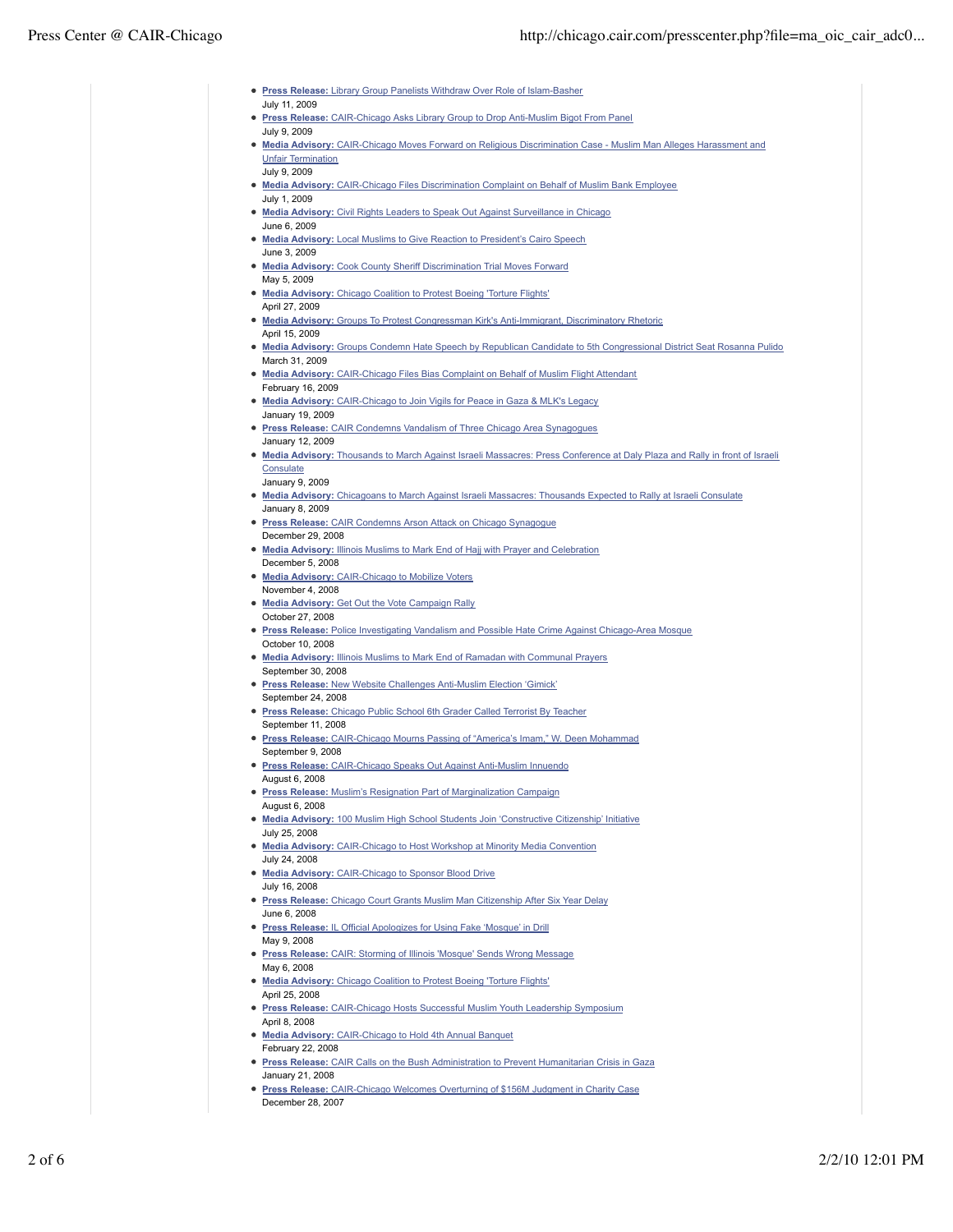| • Press Release: Ahmed Rehab to Question Candidates During Heartland Presidential Forum in Des Moines, Iowa                |
|----------------------------------------------------------------------------------------------------------------------------|
| December 1, 2007                                                                                                           |
| • Press Release: CAIR-Chicago Dismayed by 'Excessive' Ashgar Sentence                                                      |
| November 21, 2007                                                                                                          |
| • Media Advisory: CAIR-Chicago Hosts Youth Leadership Symposium<br>September 9, 2007                                       |
| <b>• Press Release:</b> CAIR-Chicago Reacts to Salah Trial Sentencing                                                      |
| July 12, 2007                                                                                                              |
| • Press Release: CAIR Executive Graduates FBI Citizens' Academy                                                            |
| July 4, 2007                                                                                                               |
| • Press Release: Report to Examine U.S. Muslims' Role in Foreign Policy                                                    |
| June 25, 2007<br>• Press Statement: Citizenship Delays Were Top Issue for U.S. Muslims in 2006                             |
| June 19, 2007                                                                                                              |
| • Media Advisory: CAIR-Chicago to Release Report on U.S. Muslim Civil Rights                                               |
| June 18, 2007                                                                                                              |
| • Press Release: Chicago Muslim Man Granted Citizenship After Five Year Delay                                              |
| June 13, 2007<br>• Press Release: CAIR-Chicago Files Bias Complaint on Behalf of Muslim Worker                             |
| June 11, 2007                                                                                                              |
| • Press Release: New Study Reveals Muslim-American Attitudes                                                               |
| May 22, 2007                                                                                                               |
| • Press Statement: Statement On Vandalism Of Chicago Synagogue                                                             |
| April 02, 2007                                                                                                             |
| • Press Statement: The Muhammad Salah Bottomline<br>February 1, 2007                                                       |
| • Media Advisory: Ashqar/Salah Verdict Delivery in 1 Hour                                                                  |
| February 1, 2007                                                                                                           |
| • Media Advisory: Chicago Civil-Rights Community to React to Anticipated Salah / Ashqar Verdict                            |
| January 17, 2007                                                                                                           |
| . Media Advisory: Islamic Eid Gives Joy for Struggling Christians in Pakistan<br>December 27, 2006                         |
| • Press Release: Chicago Muslims React to Alleged Mall Bomb Plot                                                           |
| December 8, 2006                                                                                                           |
| • Media Advisory: CAIR-Chicago Reacts to Imams Evicted From US Airways Flight                                              |
| November 21, 2006                                                                                                          |
| • Press Release: Chicago Resident Missing; Family Asks for Help in Locating Him Day<br>November 16, 2006                   |
| • Media Advisory: Mayor Daley To Preside At Mosque Foundation Garden Ceremony                                              |
| November 10, 2006                                                                                                          |
| <b>• Press Release:</b> Diverse Group of Organizations Demand Clarification from Congressman Jerry Weller                  |
| November 6, 2006                                                                                                           |
| • Press Release: American-Muslim Community Mobilizes for Election Day<br>November 6, 2006                                  |
| • Press Release: CAIR-Chicago Registers Record Numbers of American-Muslim Voters                                           |
| October 11, 2006                                                                                                           |
| • Media Advisory: OIC, CAIR, ADC, To Hold Press Conference On Islam/West Relations                                         |
| September 20, 2006                                                                                                         |
| <b>• Press Release: IL Muslims Condemn Candidate's Racist Remarks</b><br>September 13, 2006                                |
| • Media Advisory: Upcoming Chicago Muslim Events Marking 9/11                                                              |
| September 08, 2006                                                                                                         |
| • Media Advisory: U.S. Postal Service Investigates Possible Sabotage Against Local Muslim Charity                          |
| August 17, 2006                                                                                                            |
| <b>• Press Release:</b> Chicago Muslim, Jewish Leaders Join In Backing Chicago Hotel Workers<br>August 17, 2006            |
| • Press Statement: CAIR Statement on Alleged Airline Terror Plot                                                           |
| August 10, 2006                                                                                                            |
| • Press Statement: Chicago Muslims Call On Bush to Protect Relatives                                                       |
| July 20, 2006<br>• Media Advisory: Chicago Muslims Call On Bush to Protect Relatives                                       |
| July 18, 2006                                                                                                              |
| • Press Release: U.S. Muslims Condemn Israeli 'Massacre' of Lebanese Civilians                                             |
| July 15, 2006                                                                                                              |
| • Press Release: CAIR Asks Bush to Demand that Israel Allow Evacuation of Americans in Lebanon                             |
| July 14, 2006                                                                                                              |
| • Media Advisory: Local Chicago Muslim Reaction to Sears Tower Terror Plot<br>June 23, 2006                                |
| • Media Advisory: Wednesday, Last Day of "Building Bridges to Islam: A Day of Discovery 2006"                              |
| May 9, 2006                                                                                                                |
| • Media Advisory: Civil Rights Coalition Sues US Government, Alleges Discrimination Against Muslim Men Seeking Citizenship |
| May 4, 2006                                                                                                                |
| • Media Advisory: News Conference for Muslim who had Scarf Removed by Police<br>April 24, 2006                             |
| • Media Advisory: CAIR-Chicago Hosts 6 Week Long Series on Full Day Program on Islam in America                            |
| April 3, 2006                                                                                                              |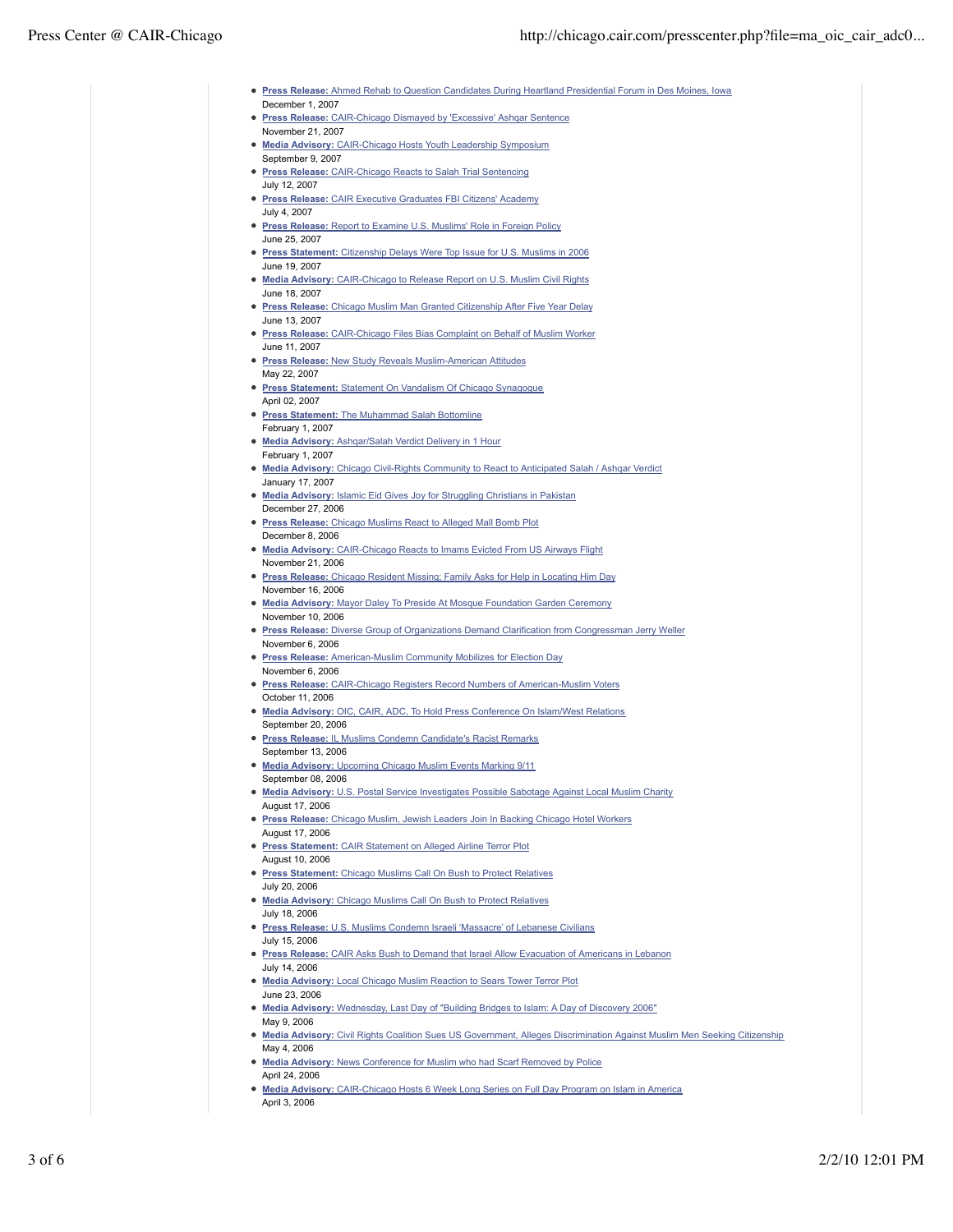| • Press Release: CAIR-Chicago Conducts Sensitivity Training for Immigration and Customs Enforcement Officers           |
|------------------------------------------------------------------------------------------------------------------------|
| March 31, 2006                                                                                                         |
| • Media Advisory: Loyola University Students Unite in Protest of Controversial Speaker                                 |
|                                                                                                                        |
| March 22, 2006                                                                                                         |
| • Press Release: CAIR-Chicago Mobilizes Muslim Voters for Primary Election                                             |
| March 21, 2006                                                                                                         |
| • Press Release: CAIR-Chicago Mobilizes Muslim Voters for Illinois Primary Election                                    |
| March 20, 2006                                                                                                         |
| • Press Release: Press Statement on Muhammad Salah's Case                                                              |
| March 3, 2006                                                                                                          |
| • Media Advisory: Muhammad Salah Press Conference                                                                      |
| March 2, 2006                                                                                                          |
| • Press Release: Chicago Muslims Decry Synagogue Vandalism, Vow to Join Rally, Clean-up                                |
| February 17, 2006                                                                                                      |
| • Media Advisory: Town Hall Meeting: CAIR-Chicago and ICNA-Chicago to Hold a Public Community Debate and Discussion of |
| the Cartoons                                                                                                           |
| February 15, 2006                                                                                                      |
| • Press Release: CAIR-Chicago to Launch Campaign to 'Explore the Life of Muhammad'                                     |
| February 15, 2006                                                                                                      |
| <b>• Press Release:</b> CAIR-UIUC Response to the Daily Illini Printing the Prophet Cartoons                           |
| February 12, 2006                                                                                                      |
| • Press Release: CAIR Responds to Cartoon Flap with Educational Campaign                                               |
| February 10, 2006                                                                                                      |
| <b>• Press Release:</b> CAIR Condemns Attack on Shia Procession in Pakistan                                            |
| February 9, 2006                                                                                                       |
| • Press Release: U.S. Muslims Reject Violent Response to Cartoon Controversy                                           |
| February 5, 2006                                                                                                       |
| • Press Release: CAIR: Muslims Voice Concerns to Danish Ambassador                                                     |
| February 3, 2006                                                                                                       |
| • Press Release: CAIR-Chicago/CLCI Patriot ACT Discussion with Rep. Bean                                               |
| January 24, 2006                                                                                                       |
| <b>• Press Release:</b> CAIR Sends Delegation to Iraq Seeking Journalist's Release                                     |
| January 18, 2006                                                                                                       |
| • Press Release: CAIR Calls For Release of U.S. Journalist in Iraq                                                     |
| January 17, 2006                                                                                                       |
| • Press Release: CAIR Joins Legal Challenge to NSA Eavesdropping                                                       |
| January 17, 2006                                                                                                       |
| • Press Release: Muslims Meet with FBI on Radiation Monitoring                                                         |
| January 11, 2006                                                                                                       |
| <b>• Press Release:</b> CAIR Launches Eid Voter Registration Drive                                                     |
| January 05, 2006                                                                                                       |
| • Press Release: Muslims Pray for Trapped Miners                                                                       |
| January 03, 2006                                                                                                       |
| • Press Statement: CAIR Files FOIA Request on Radiation Monitoring of Muslim Sites                                     |
| December 27, 2005                                                                                                      |
|                                                                                                                        |
| • Press Release: Local Muslim Reaction: US Monitors Mosques for Nuclear Bombs                                          |
| December 23, 2005                                                                                                      |
|                                                                                                                        |
| <b>• Press Release: CAIR Files FOIA Request on Secret Wiretaps</b><br>December 22, 2005                                |
| • Press Statement: CAIR Issues Travel Advisory for U.S. Muslims                                                        |
| December 20, 2005                                                                                                      |
| <b>• Press Statement: Press Conference Denouncing Congressman Kirk's Recent Call for Discrimination</b>                |
| November 22, 2005                                                                                                      |
| • Joint Press Release: Chicago Area Groups Unite in Condemning Congressman Kirk's Recent Call for Discrimination       |
| (UPDATE)                                                                                                               |
| November 22, 2005                                                                                                      |
| • Media Advisory: Chicago Area Groups, 10th District Constituents Step Up Calls For Congressman Kirk Apology & Meeting |
| November 22, 2005                                                                                                      |
| • Joint Press Release: Chicago Area Groups Unite in Condemning Congressman Kirk's Recent Call for Discrimination       |
| November 11, 2005                                                                                                      |
| • Press Conference: Milwaukee Muslim Police Officer Files Formal Complaint Alleging Bias                               |
| October 19, 2005                                                                                                       |
| • Media Advisory: Bridgeview Mosque Hosts Officials, Neighbors in Annual Community Ramadan Meal                        |
| October 18, 2005                                                                                                       |
| • Press Release: Chicago Area Muslims to Pray, Donate Tonight for Quake Victims                                        |
| October 10, 2005                                                                                                       |
| <b>• Press Release:</b> Chicago Area Muslims to Mark Ramadan with Interfaith Dinner                                    |
| October 04, 2005                                                                                                       |
| • Press Release: Chicago Muslims to Mark Ramadan with Neighbors, Homeless                                              |
| October 04, 2005                                                                                                       |
| • Press Release: Pakistani President Urged to Advocate Just Resolution to Middle East Conflict                         |
| September 16, 2005                                                                                                     |
| • Press Release: CAIR Critical of Government's Call to Wiretap Mosques                                                 |
| September 16, 2005                                                                                                     |
| • Press Release: CAIR: CO Rep's 'Crescent' Comments a Ploy to Gain Publicity                                           |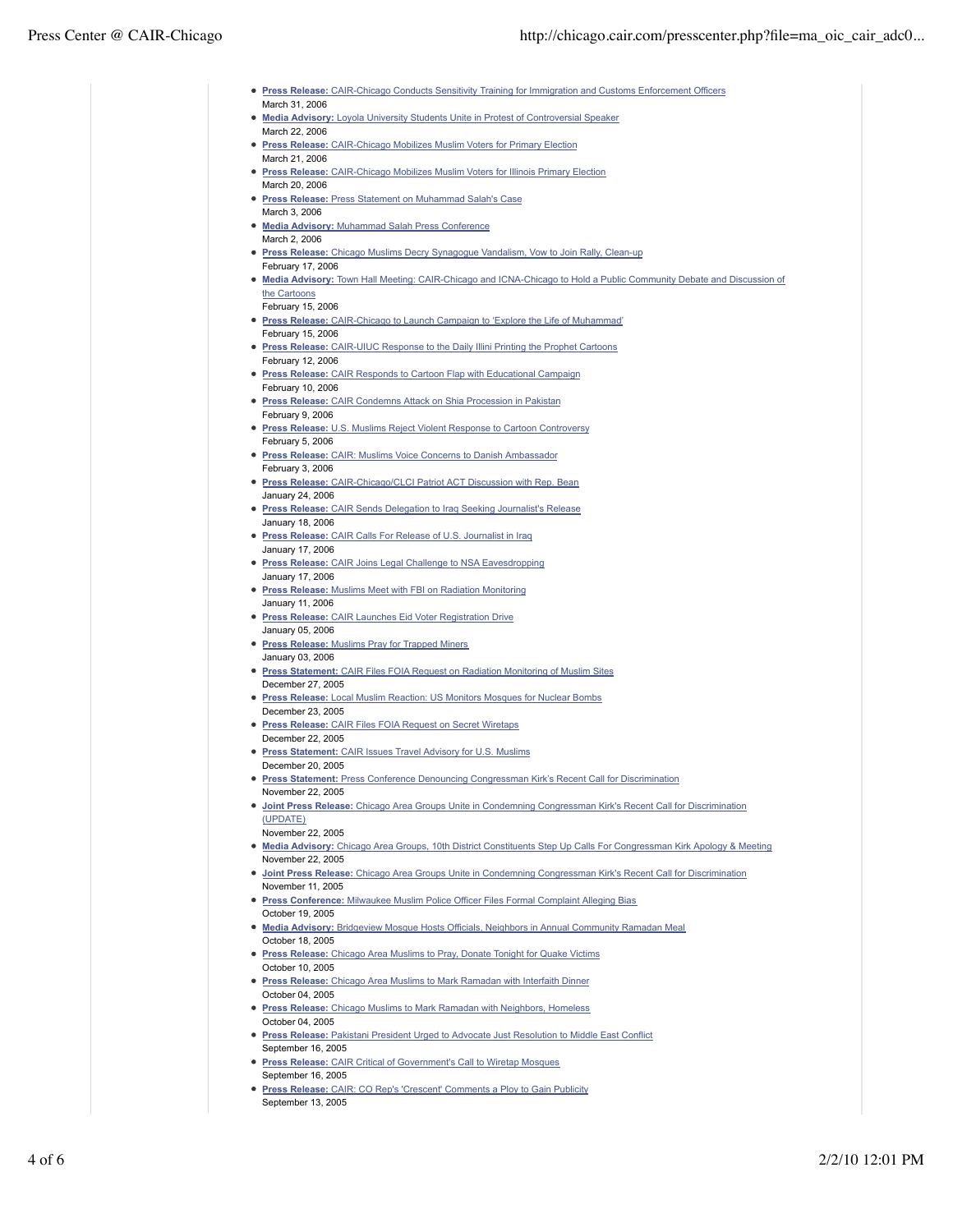| • Press Release: 6.5 Million View CAIR 'Not in the Name of Islam' PSA<br>September 13, 2005                           |
|-----------------------------------------------------------------------------------------------------------------------|
| • Press Release: Texas Muslims To Feed Hurricane Evacuees on 9/11                                                     |
| September 9, 2005                                                                                                     |
| <b>· Press Release: Muslim Hurricane Relief Task Force Launches Website</b>                                           |
| September 08, 2005                                                                                                    |
|                                                                                                                       |
| <b>• Press Release:</b> CAIR Presents Award to Imam W. Deen Mohammed                                                  |
| September 06, 2005                                                                                                    |
| • Press Release: U.S. Muslims Pledge \$10 Million for Hurricane Relief                                                |
| September 05, 2005                                                                                                    |
| <b>• Press Release:</b> U.S. Muslims Designate Friday as 'Hurricane Relief Day'                                       |
| September 01, 2005                                                                                                    |
| • Media Advisory: Muslims to Hold 9/11 Vigil at U.S. Capitol                                                          |
| August 31, 2005                                                                                                       |
| <b>• Press Statement: CAIR-Chicago Statement on the Patriot Act Renewal</b>                                           |
| August 16, 2005                                                                                                       |
| • Press Release: Press Conference with Congressman Davis                                                              |
| August 12, 2005                                                                                                       |
| • Press Release: Chicago-Area Mosques Asked to Pray for Rain in Niger                                                 |
| August 5, 2005                                                                                                        |
| • Press Release: Chicago Muslims Endorse Natinal Fatwa Against Terror                                                 |
| July 29, 2005                                                                                                         |
| . Media Advisory: Chicago Muslims to Endorse National Fatwa Against Terror                                            |
| July 28, 2005                                                                                                         |
| • Press Release: Chicagoland Muslims Applaud US Attorney's Office, FBI, and ATF                                       |
| July 18, 2005                                                                                                         |
| • Press Release: Congresswoman Jan Schakowsky Discusses the Patriot Act at Local Townhall Meeting                     |
| July 14, 2005                                                                                                         |
| . Media Advisory: Congresswoman Jan Schakowsky to Discuss the Patriot Act at Local Townhall Meeting                   |
| July 14, 2005                                                                                                         |
| • Press Release: IL Muslim Family Receives Racist Death Threats                                                       |
| April 8, 2005                                                                                                         |
| • Media Advisory: CAIR-Chicago Hosts 2 Month-Long Series of Full-Day Programs on Islam in America"                    |
| January 26, 2005                                                                                                      |
| • Media Advisory: CAIR-Chicago Launches New Online Center"                                                            |
| January 19, 2005                                                                                                      |
| • Press Release: Illinois Muslim Worker Files Bias Suit (AFI)                                                         |
|                                                                                                                       |
| January 3, 2005                                                                                                       |
| • Press Release: The Quranic Literacy Institute Case                                                                  |
| December 6, 2004                                                                                                      |
| • Media Advisory: Chicago Muslims to Hold Prayer Service for Tsunami Victims                                          |
| December 29, 2004                                                                                                     |
| • Press Release: Prominent Chicago Area Organizations and Social Justice Activists Ask FBI To Make "Spy Files" Public |
| December 2, 2004                                                                                                      |
| . Media Advisory: U.S. Muslims to Mark End of Ramadan with Prayers"                                                   |
| November 11, 2004                                                                                                     |
| • Press Statement: IL Groups to Protest Candidate's Islamophobic Remarks                                              |
| October 1, 2004                                                                                                       |
| • Media Advisory: Il Groups To Protest Candidate's Islamophobic Remarks"                                              |
| September 30, 2004                                                                                                    |
| • Press Release: CAIR-Chicago Concerned About Possible Profiling                                                      |
| September 18, 2004                                                                                                    |
| • Press Conference: Immigrants Challenge Dan Lipinski's "Imperial Candidacy"                                          |
| August 27, 2004                                                                                                       |
| • Press Release: Illinois Muslim Worker Files Bias Suit (Sears)                                                       |
| August 17, 2004                                                                                                       |
| • Press Statement: Immigrants Challenge Dan Lipinski's "Imperial Candidacy"                                           |
| August 7, 2004                                                                                                        |
|                                                                                                                       |
|                                                                                                                       |
|                                                                                                                       |
|                                                                                                                       |

## **CAIR CHAPTERS**

CAIR Arizona | CAIR Massachusetts | CAIR California | CAIR Connecticut | CAIR Florida | CAIR Georgia | CAIR Chicago | CAIR Michigan | CAIR Minnesota | CAIR Missouri | CAIR Nevada | CAIR New Jersey | CAIR New York | CAIR Ohio | CAIR Oklahoma | CAIR Pennsylvania | CAIR South Carolina | CAIR Texas | CAIR Washington

## **OUR PARTNERS**

Muslim Youth Leadership Symposium (MYLS) | Chicago Bar Foundation (CBF) | Illinois Coalition for Immigrant & Refugee Rights (ICIRR) | Scottish Islamic Foundation (SIF) | American Friends Service Committee (AFSC) | Jewish Council on Urban Affairs (JCUA) | Inner-City Muslim Action Network (IMAN) | Council of Islamic Organizations of Greater Chicago (CIOGC) |